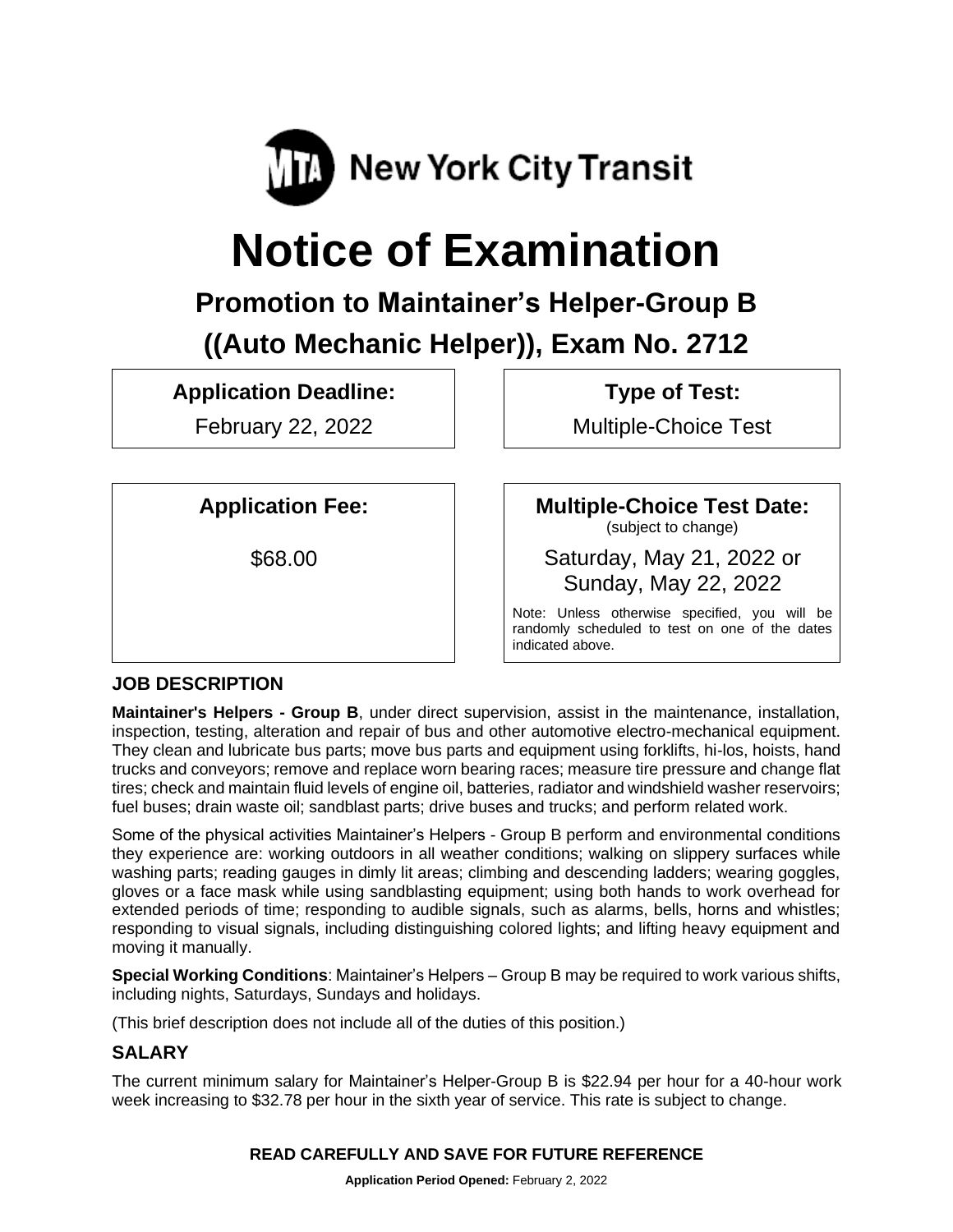#### **ELIGIBILITY TO TAKE EXAMINATION**

This examination is open to each employee of MTA New York City Transit who **on the first date of the multiple-choice test:**

- 1. Is permanently (not provisionally) employed in or appears on a Preferred List (see Note, below) for the eligible title of Cleaner (Transit Authority) or Railroad Track Cleaner; or
- 2. Is employed in or appears on a Preferred List or Recall List (see Notes, below) for the labor class title of Transit Cleaner or Transit Track Cleaner; and
- 3. Is not otherwise ineligible.

(Note: A "Preferred List" is a civil service list which is only for certain former permanent incumbents of the eligible title who have rehiring rights.)

(Note: A "Recall List" is a list for former Labor Class employees who have rehiring rights.)

The admission of employees in the labor class titles of Transit Cleaner or Transit Track Cleaner is pursuant to New York Civil Service Law §52 (14) for this examination only. These admissions shall not be considered precedent for future examinations.

This examination is also open to employees who were appointed to an eligible title pursuant to New York State Civil Service Law, section 55-a, and who meet all other eligibility requirements.

You are responsible for determining whether you meet the eligibility requirements for this examination prior to submitting the Application. If you do not know if you are eligible, check with **your department's Human Resources representative**. You may be given the test before we verify your eligibility. If you are marked "Not Eligible," your application fee will **not** be refunded, and you will **not** receive a score.

This examination is **not** open to employees of MaBSTOA or MTA Bus Company, or to employees of MTA agencies other than MTA New York City Transit.

#### **REQUIREMENTS TO BE PROMOTED**

**Probationary Period (Cleaner [Transit Authority] or Railroad Track Cleaner):** At the time of promotion, you must have completed your probationary period in the title of Cleaner (Transit Authority) or Railroad Track Cleaner and you must be permanently employed in this title or your name must appear on a Preferred List for this title at the time of promotion. Additionally, you must have served permanently in this title for at least one year. Time served prior to a break in service of more than one year will not be credited.

**Probationary Period (Transit Cleaner or Transit Track Cleaner):** At the time of promotion, you must have completed your probationary period and you must be employed in the labor class title of Transit Cleaner or Transit Track Cleaner, or your name must appear on a Preferred List or a Recall List for this title at the time of promotion.

**Driver License Requirement**: If you are considered for promotion to the title of Maintainer's Helper-Group B, you must meet the requirements in "1" or "2" below at the time of promotion:

- 1. A Class A or Class B Commercial Driver License (CDL) valid in the State of New York with a passenger endorsement, no airbrake restrictions and no other disqualifying restrictions that would preclude the performance of the duties of this title; or
- 2. A Motor Vehicle Driver License valid in the State of New York and a Learner Permit for a Class B CDL valid in the State of New York with a passenger endorsement, no airbrake restrictions and no other disqualifying restrictions.

(Continued)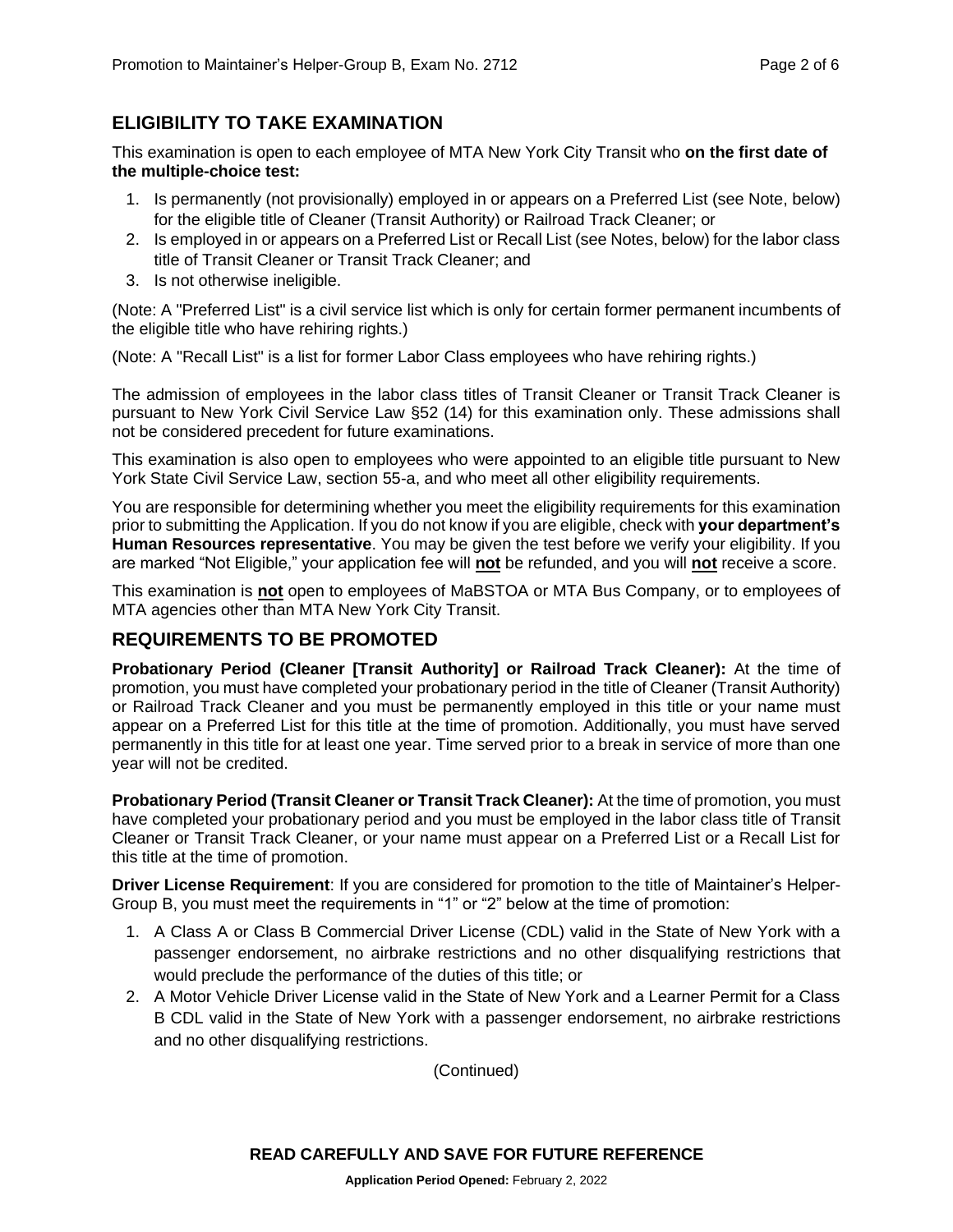#### **REQUIREMENTS TO BE PROMOTED** (Continued)

If you qualify under "2" above, your promotion will be subject to the receipt of a Class B CDL valid in the State of New York with a passenger endorsement, no airbrake restrictions and no other disqualifying restrictions within 120 days of promotion. If you fail to obtain the Class B CDL within 120 days of your promotion, your employment will be terminated or you will be returned to your previously held permanent title. If you have serious moving violations, a license suspension or an accident record, you may be disqualified.

The Class A or Class B CDL with a passenger endorsement and no airbrake restrictions or any other disqualifying restrictions must be maintained for the duration of your employment in the title. Such license and/or Learner Permit must not include any restrictions which would preclude the performance of Maintainer's Helper-Group B work.

**Commercial Motor Vehicle Driving Experience in the Military or New York National Guard**: If you are an active member or former member (discharged in the past year) of the military or New York National Guard and have experience driving a Commercial Motor Vehicle in the military or New York National Guard, you may be eligible for a waiver of the New York State commercial driving skills test through the New York State Department of Motor Vehicles. If you believe that you may be eligible for this waiver, you must apply for the waiver through the New York State Department of Motor Vehicles.

**Medical Requirement:** Medical guidelines have been established for the position of Promotion to Maintainer's Helper. Candidates will be examined to determine whether they can perform the essential functions of the position of Promotion to Maintainer's Helper. Where appropriate, a reasonable accommodation will be provided for a person with a disability to enable such person to take the examination and/or perform the essential functions of the job.

**Drug Screening Requirement:** You must pass a drug screening in order to be promoted, and if promoted, you will be subject to random drug and alcohol tests for the duration of your employment. Additionally, if you have tested positive on a drug or alcohol test or had a refusal to test during preemployment or while employed by a Federal DOT-regulated employer during the applicable period, you must have completed the Substance Abuse Professional (SAP) evaluation, referral and education/treatment process required by federal law in order to be promoted to this safety-sensitive position.

#### **HOW TO SUBMIT AN APPLICATION**

If you believe you meet the requirements in the "Eligibility to Take Examination" section, you may submit an application during the application period. The MTA Exam Information Center, located in the lobby of 180 Livingston Street, Brooklyn, NY 11201, is currently closed. If you believe you have a special circumstance (e.g., a disability, military duty) that prevents you from applying as instructed below, please refer to the Special Circumstances Guide referenced in the "Special Arrangements" section below. Applications will **not** be accepted in person.

#### **Online Applications:**

- 1. If you are an active MTA employee, apply using the "BSC" employee portal at [www.mymta.info](http://www.mymta.info/) by the last day of the application period (non-active MTA employees and applicants requesting a fee waiver must email us by the last day of the application period at [examsunit@nyct.com](mailto:examsunit@nyct.com) for application instructions). Note: The application system may not function properly with mobile devices or tablets. For best results when applying, please use the latest version of Internet Explorer, open a new window, and avoid having multiple tabs open in the same window.
- 2. Once you have logged in, click on the My Job Search ribbon and then click on Exams (non-Railroad).
- 3. Follow the steps to submit an application.

(Continued)

#### **READ CAREFULLY AND SAVE FOR FUTURE REFERENCE**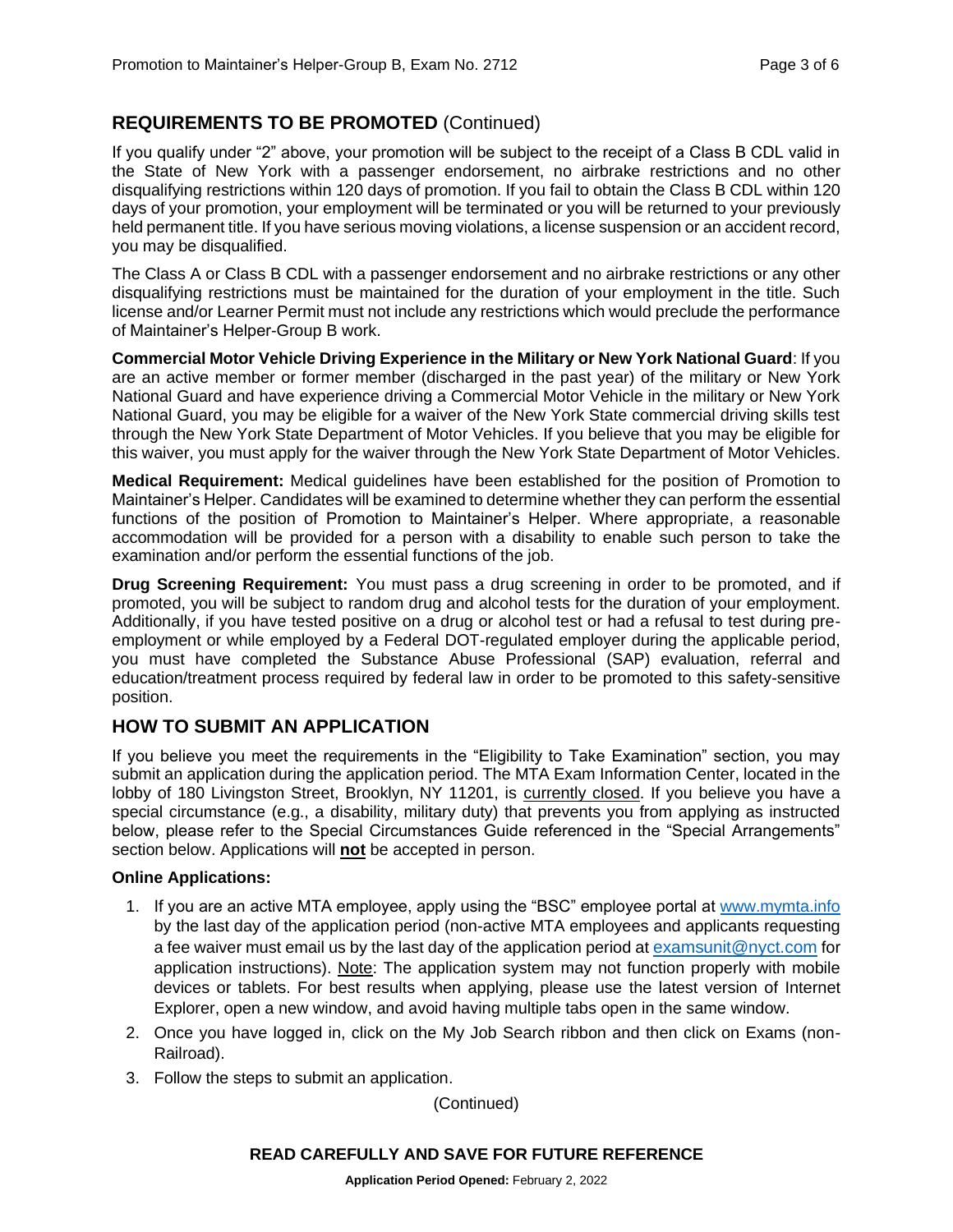#### **HOW TO SUBMIT AN APPLICATION** (Continued)

- 4. Active MTA employees must pay the application fee via payroll deduction.
- 5. A confirmation number will appear on the same page after submitting your application and authorizing a payroll deduction (Save this number for future reference).

**IMPORTANT:** Your application submission confirms that you have read this Notice of Examination, including any dates and the requirements.

**Application Fee**: This fee is generally not refundable. Under special circumstances, you may be entitled to a refund. Please refer to the Department of Citywide Administrative Services ("DCAS") General Exam Regulation E.3.4 to determine if you are entitled to a refund. Please visit [http://web.mta.info/nyct/hr/forms\\_instructions.htm](http://web.mta.info/nyct/hr/forms_instructions.htm) to access the DCAS General Exam Regulations online. Application fee refund requests, along with any relevant supporting documentation, should be emailed to [examsmakeups@nyct.com](mailto:examsmakeups@nyct.com) or mailed to the address in the "Correspondence" section below.

#### **ADMISSION LETTER**

An *Admission Letter* will be mailed to you about 10 days before the first date of the multiple-choice test. If you do not receive an *Admission Letter* at least 4 days before this date, you may obtain a duplicate letter at the MTA Exam Information Center (as indicated above). A paper copy of the *Admission Letter* is your ticket for admission to the test.

Applicants **must** keep their mailing address **up to date**. Please refer to the Correspondence section below for instructions on how to update your address and other contact information.

#### **THE TEST**

You will be given a multiple-choice test. A score of at least 70% is required to pass the multiple-choice test.

You will be scheduled to take the test on one of the dates listed in the above "Test Date" box. You will be assigned to a test date and location, and you cannot request that your scheduled test date or location be changed, unless you meet the conditions in the "Special Arrangements" section below.

Your score on the multiple-choice test will determine 85% of your final score. Your seniority will determine the remaining 15%. You must pass the multiple-choice test to have your seniority credited. Your seniority score will be 70 plus ½ point for each three months of completed, continuous service with an agency under the jurisdiction of the Commissioner, Department of Citywide Administrative Services, in permanent competitive class titles or in the labor class titles of Transit Cleaner or Transit Track Cleaner. Your service will be credited through the first date of the multiple-choice test, up to a maximum of 15 years. Time served prior to a break in service of more than one year will not be credited.

Veterans' or Disabled Veterans' Credit will be granted only to eligible passing candidates who request that they be applied. Veterans' or Disabled Veterans' Credit should be requested at the time of application but **must** be requested before the date the eligible list is established. Claims for Veterans' or Disabled Veterans' Credit cannot be made once the eligible list is established.

The multiple-choice test may include questions that require the use of any of the following knowledge areas/abilities: general automotive theory, the proper selection and use of hand and power tools and equipment employed in the maintenance and repair of automobiles; safe work practices in automotive repair and maintenance shops; reading and interpreting written instructions; reading meters; taking measurements and basic shop computations; basic electrical and mechanical theory; and other related areas.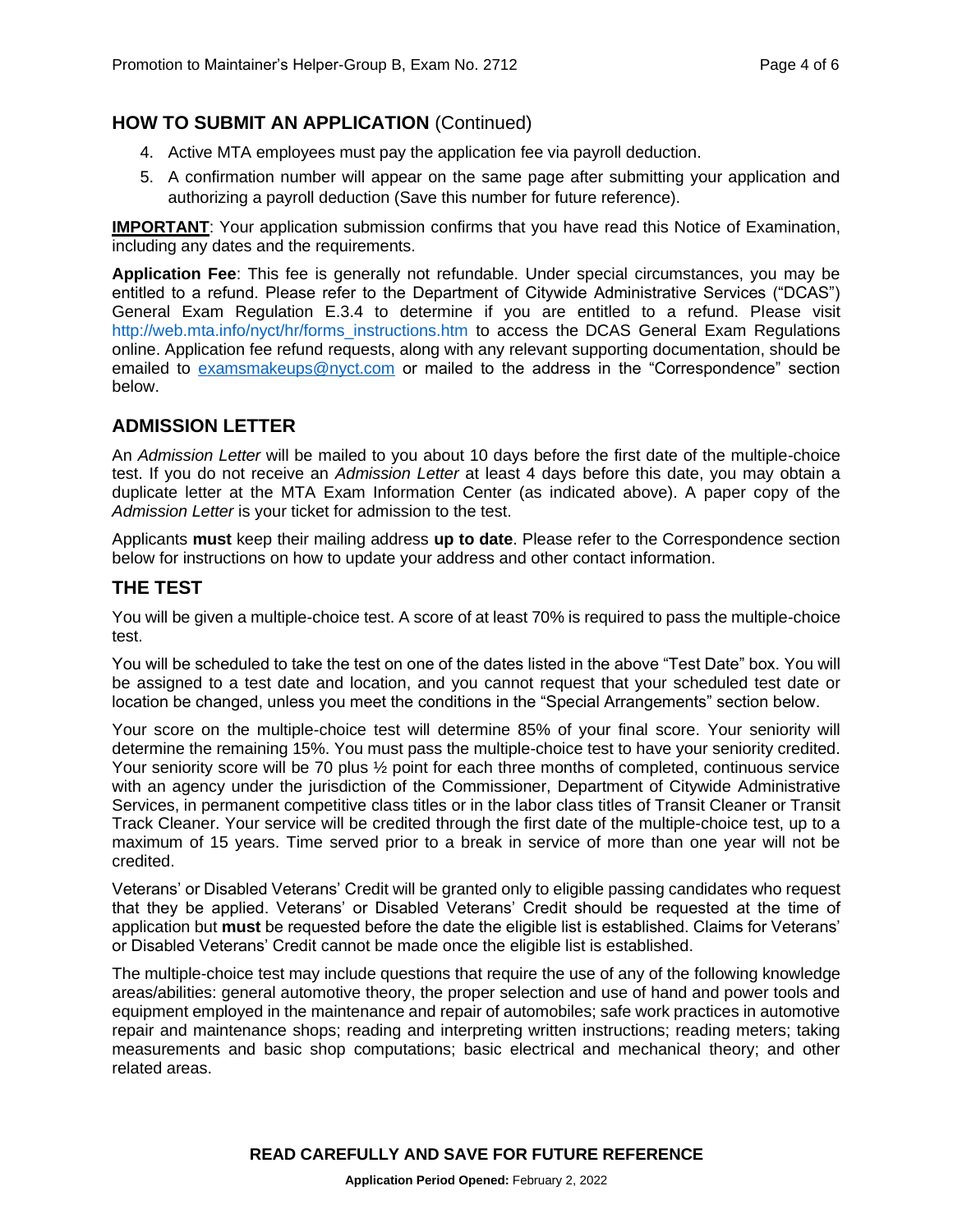#### **TEST ADMINISTRATION GUIDELINES**

**Warning:** You are not permitted to enter the test site with cellular phones, smart watches, beepers, pagers, cameras, portable media players, or other electronic devices. Calculators are permitted; however, they must be hand-held, battery or solar powered, numeric only. Calculators with functions **other than** addition, subtraction, multiplication and division **are prohibited**. Electronic devices with an alphabetic keyboard or with word processing or data recording capabilities such as planners, organizers, etc. are prohibited. If you use any of these devices in the building at any time before, during or after the test, you may **not** receive your test results, your test score may be nullified, and your application fee will **not** be refunded.

**Social Distancing** and other safety protocols, **including the wearing of masks**, will be required during the administration of the test. Further details will be provided on your admission letter.

You may not have any other person, including children, present with you while you are being processed for or taking the test and no one may wait for you inside of the test site while you are taking the test.

**Leaving:** You must leave the test site once you finish the test. If you leave the test site after being fingerprinted but before finishing the test, you will not be permitted to re-enter. If you disregard this instruction and re-enter the test site, you may not receive your test results, your test score may be nullified, and your application fee will not be refunded.

**Proof of Identity:** You must present your MTA New York City Transit employee ID when you arrive to take the test.

#### **THE TEST RESULTS**

If you pass the multiple-choice test and are marked eligible, your name will be placed in final score order on an eligible list and you will be given a list number. You will be notified by mail of your test results. If you meet all requirements and conditions, you will be considered for promotion when your name is reached on the eligible list.

#### **ADDITIONAL INFORMATION**

**Training:** You may be required to undergo a formalized training course during your probationary period. Failure to successfully complete the training course may result in termination or a return to your previously held permanent title.

#### **SPECIAL ARRANGEMENTS**

**Late Applications**: Refer to the "Correspondence" section below to contact the Examinations Unit to determine the procedure for submitting a late application if you meet one of the following conditions:

- 1. You are absent from work for at least one-half of the application period and are unable to apply for reasons such as vacation, sick leave or military duty; or
- 2. You become eligible after the above application period, but before the first test date.

**Special Test Accommodations:** If you plan to request an alternate test date due to your religious observance or special testing accommodations due to disability, please follow the instructions included in the Special Circumstances Guide, which is accessible online at [http://web.mta.info/nyct/hr/forms\\_instructions.htm](http://web.mta.info/nyct/hr/forms_instructions.htm) and will be attached to this Notice of Examination during the application period. An alternate test date due to religious observance must be requested no later than 15 days prior to the date on which multiple-choice testing is expected to begin. Special testing accommodations due to disability must be requested no later than 30 days prior to the date on which multiple-choice testing is expected to begin.

(Continued)